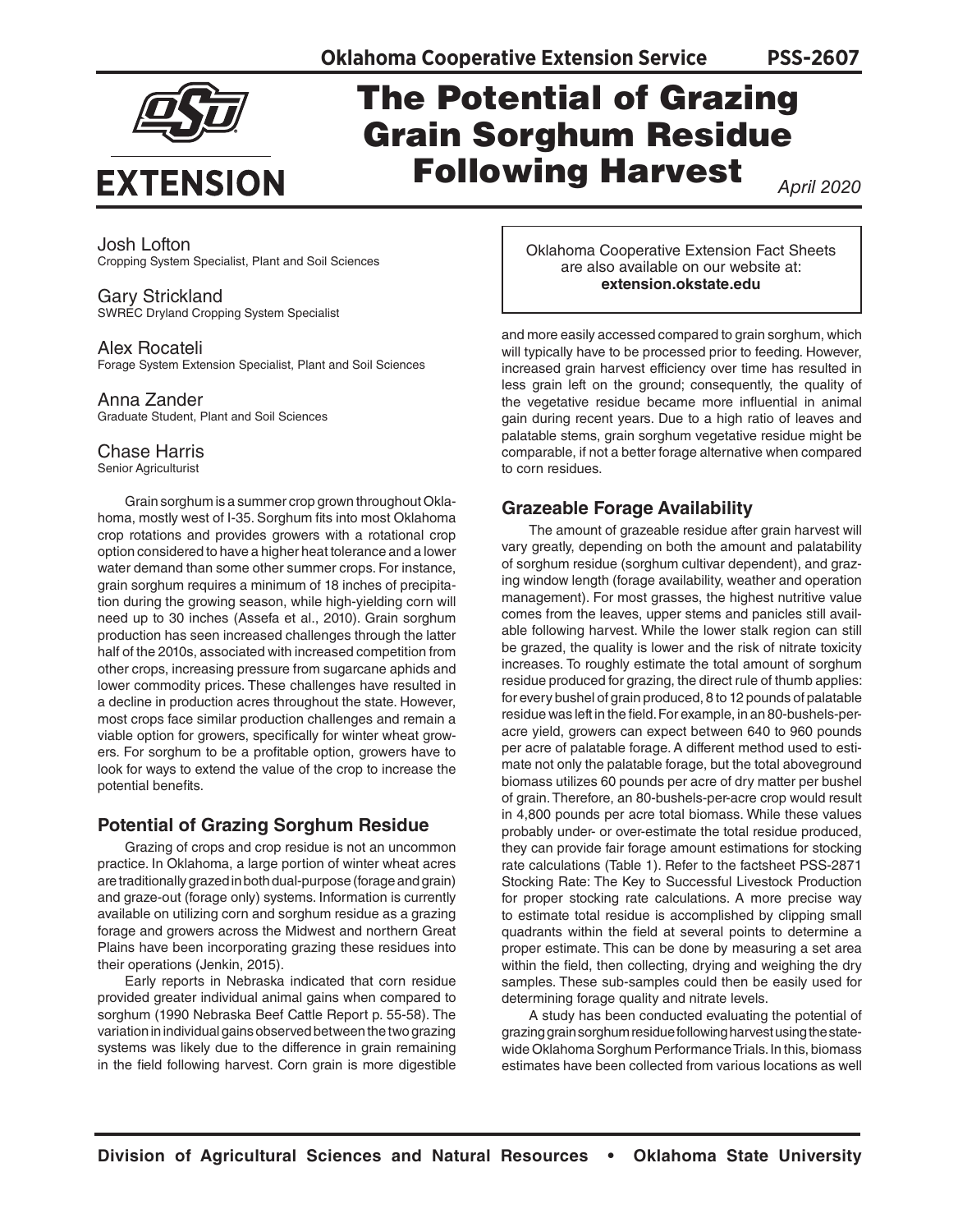| Table 1. Grain sorghum residue estimations following harvest compared to actual measured values. |  |
|--------------------------------------------------------------------------------------------------|--|
|--------------------------------------------------------------------------------------------------|--|

|      |          |                  | Grain Yield<br>bu/ac |                   | Estimated forage (Ibs/ac) |        |
|------|----------|------------------|----------------------|-------------------|---------------------------|--------|
| Year | Location | Hybrid           |                      | times $8$ to $12$ | times 60                  | lbs/ac |
| 2016 | Tipton   | KS 585           | 106                  | 846 to 1,269      | 6,347                     | 3,821  |
|      |          | <b>DKS 37-07</b> | 113                  | 904 to 1,356      | 6,778                     | 6,378  |
|      | Dacoma   | KS 585           | 70                   | 560 to 841        | 4,205                     | 6,737  |
|      |          | <b>DKS 37-07</b> | 79                   | 636 to 954        | 4.769                     | 6,104  |
| 2017 | Tipton   | <b>KS 858</b>    | 73                   | 586 to 879        | 4,393                     | 4,675  |
|      |          | <b>DKS 3707</b>  | 60                   | 477 to 715        | 3,577                     | 6,625  |
|      | Lahoma   | <b>KS 585</b>    | 101                  | 812 to 1,217      | 6,087                     | 4,651  |
|      |          | <b>DKS 37-07</b> | 97                   | 778 to 1.167      | 5,836                     | 5,404  |

as hybrids (Table 1). It can be seen that overall forage/crop residue production varied greatly by location and hybrid, ranging from 3,821 pounds per acre to 6,737 pounds per acre. When evaluating the methods for estimating total forage production, using the total biomass estimate (bushels multiplied by 60) provided reasonably similar biomass estimations. However, using the estimate for solely highly palatable forage (bushels multiplied by 8 to 12), forage estimates ranged from 476 to 1,356 pounds per acre. The under- or over-estimation of the proposed estimators could be due to several environmental or biotic stress factors. This further emphasizes the need to utilize smaller sub-sample plots to accurately estimate actual biomass available.

Determining the amount of dry matter forage that will be available is not the only important aspect in grazing residue, as the stocking rates associated also are highly variable and depend on type of animal, current weight and whether growth or maintenance is preferred. For most heifers and steers, a rule of thumb is 2% of their body weight should be consumed as dry weight within a single day. For a 1,200-pound heifer, this would result in 24 pounds of dry matter per day. Most of the grain sorghum residue tested within the study was between 4 to 6% moisture on the day of collection, resulting in 25 to

26 pounds of the residue needed to meet this daily dry matter requirement, or approximately 780 pounds per month (E-974, Nutrient Requirements of Beef Cattle). Therefore, by calculation and using the conservative approach, an 80-bushel crop would provided approximately 640 pounds of forage. This would make a stocking rate of 1.2 acres per head per month or 0.8 cattle per acre per month. Growers then could determine if they would like to stock at a higher rate for a shorter period or to stock at a lower rate for a prolonged period. However, it should be noted that the residue will degrade in both quality and quantity over time.

#### **Sorghum Residue Quality**

As with other aspects, the quality of the forage depends on the animal. For cattle, as a general rule, forages containing a minimum of 10% crude protein (CP) and more than 60% total digestible nutrients (TDN) are considered good to fair. Less than these values may require additional supplementation or mixing with additional forage. Based on initial evaluations, grain sorghum residue does fall within this range of a good to fair forage. However, depending on the year, these values could fall below these critical values (Table 2).

|                  | Perkins              |            |               | Tipton        |               |               |  |
|------------------|----------------------|------------|---------------|---------------|---------------|---------------|--|
|                  | <b>Crude Protein</b> | <b>ADF</b> | <b>TDN</b>    | Crude Protein | <b>ADF</b>    | <b>TDN</b>    |  |
| Entry            | $\%$                 | $\%$       | $\frac{1}{2}$ | $\%$          | $\frac{0}{0}$ | $\frac{0}{0}$ |  |
| AG 1201          | 8.4                  | 29.8       | 58.4          | 10.6          | 38.7          | 54.2          |  |
| AG 1203          | 8.9                  | 30.4       | 56.9          | 10.2          | 34.2          | 59.1          |  |
| SP 73B12         | 9.3                  | 33.7       | 60.1          | 9.9           | 40.1          | 58.7          |  |
| <b>KS 585</b>    | 8.1                  | 28.9       | 60.9          | 10.1          | 38.5          | 53.4          |  |
| SP 68M57         | 9.0                  | 29.1       | 55.6          | 10.7          | 38.7          | 57.0          |  |
| DKS 28-05        | 8.7                  | 30.3       | 58.1          | 10.4          | 41.7          | 54.1          |  |
| <b>DKS 37-07</b> | 8.3                  | 31.7       | 59.0          | 9.7           | 40.8          | 61.2          |  |
| P86G20           | 9.2                  | 32.0       | 57.3          | 11.4          | 40.1          | 60.9          |  |
| P84P68           | 9.0                  | 28.6       | 56.8          | 10.8          | 37.2          | 62.3          |  |
| Test mean        | 8.8                  | 30.5       | 58.1          | 10.4          | 39.0          | 57.9          |  |
| LSD (0.05)       | <b>NS</b>            | <b>NS</b>  | <b>NS</b>     | <b>NS</b>     | <b>NS</b>     | <b>NS</b>     |  |
| CV(%)            | 4.8                  | 5.5        | 2.9           | 5.0           | 5.7           | 5.8           |  |

**Table 2. Sorghum forage quality measure in Perkins and Tipton in 2018 from grain sorgum performance trials following harvest.**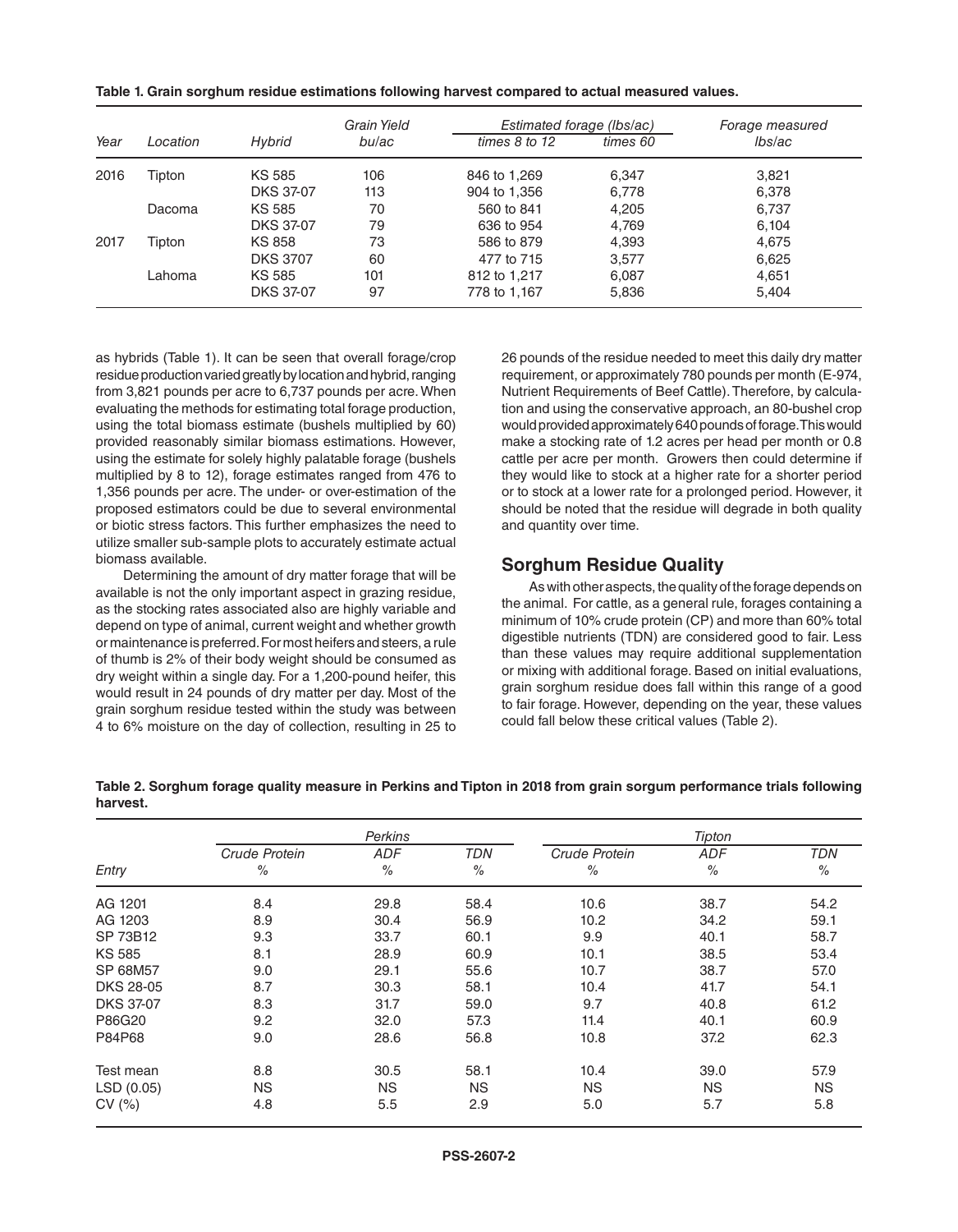# **Quality Influenced Environmental Conditions and Other Stressors**

Several factors can alter grain sorghum residue quality. Typically, with high grain yields from the primary crop, the successive residue becomes lower quality. Lower grain yields, especially due to late-season stressors, can decrease grain development and fill and increase residue forage quality. If the crop is unable to produce grain and is solely used as a forage source, quality will typically be higher. This is due to less of the nutrients and sugars in the plants being utilized for grain fill, and those nutrients and sugars become available in the residue. The downside to the lack of grain fill can be nitrate accumulation within the plants. Therefore, caution should be used when grazing a traditionally managed grain sorghum crop not harvested. For more information on nitrate toxicity refer to the fact sheet PSS-2903, Nitrate Toxicity in Livestock.

Sugarcane aphids (SCA) have been a major pest in Oklahoma grain sorghum since 2015. The SCA does not directly feed on the plant but rather uses modified mouthparts to extract nutrients and sugars from within the plant. This type of feeding can potentially cause significant issues with residue quality due to these nutrients and sugars being the primary components of both CP and TDN. However, work out of Texas has found that excessively high populations of SCA are required to cause any significant changes to sorghum quality; therefore no significant changes in quality can be expected. More concerning with higher levels of SCA infestation would be lower grazeable biomass produced. While quality of the biomass may be similar, lower biomass could lower stocking rates potentially decreasing the agronomic and economic potential of using sorghum residue as a viable forage.

# **Cautions of Using Grain Sorghum Residue as an Alternative Forage**

Two cautionary issues exist for growers interested in grazing grain sorghum stalks following harvest. Neither of these are factors that make grain sorghum residue a bad or sub-optimal forage source, but may require additional management of the forages or livestock. The first of these is prussic acid. Details for prussic acid poisoning are available in PSS-2904, Purssic Acid Poisoning. Fortunately, compared to other sorghum species, this is less of an issue when growers are choosing to graze grain sorghum stalks due to the plant already being dead in most cases. The issue exists if growers decide to allow cattle to graze grain sorghum prior to senescence, in the cases of a failed crop, living tillers or new growth following harvest. To ensure prussic acid is not a major issue, growers should allow the crop to fully terminate prior to allowing the cattle into the field. This can be done with a major freeze event or through desiccation. If growers allow grazing in fields prior to the first major freeze or without desiccation, they should remove livestock prior to the first killing freeze. Past this point, the residue will need to be "cured" for seven to 10 days prior to grazing to allow all the hydrocyanic acid to disperse.

The second, and more likely issue when grazing grain sorghum, is nitrate toxicity. This occurs when there is a buildup of nitrite in the animal as a result of consuming residues with high nitrate concentrations. Detailed information regarding

nitrate poisoning can be found in PSS-2903, Nitrate Toxicity in Livestock. Unlike prussic acid, nitrates do not dissipate once accumulated following complete termination of the plant. Therefore, even following desiccation or a killing freeze, growers will still have to manage for high nitrates. Stressful growing conditions are a major factor in nitrate toxicity, and higher stress environments, such cloudy days and hot temperatures, can result in greater nitrate concentrations in the plant. In sorghum, nitrates tend to accumulate to higher levels in the stalks, with highest concentrations typically found immediately above the soil surface. The risk of nitrate accumulation is intensified because we typically manage grain sorghum with nitrogen fertilizer for grain yields. Higher rates of nitrogen fertilizer, especially if the sorghum does not yield adequately, could result in excessive nitrate accumulation in the plant.

Not all nitrate levels are considered dangerous, just levels where there will be an accumulation of nitrite in the animal. So how much nitrate is dangerous? This will depend on the type, age and intended use of the animal. For cattle, keeping the total nitrate concentrations below 3,000 ppm (dry weight basis) is considered safe, overall. Based on initial evaluations,



**Figure 1. Forage nitrate levels of grain sorghum following harvest in the 2017 sorghum performance trials. Red line indicates the critical threshold for forage nitrate levels.**



**Figure 2. Forage nitrate levels of grain sorghum follow harvest in the 2018 sorghum performance trials. Red line indicates the critical threshold for forage nitrate levels.**